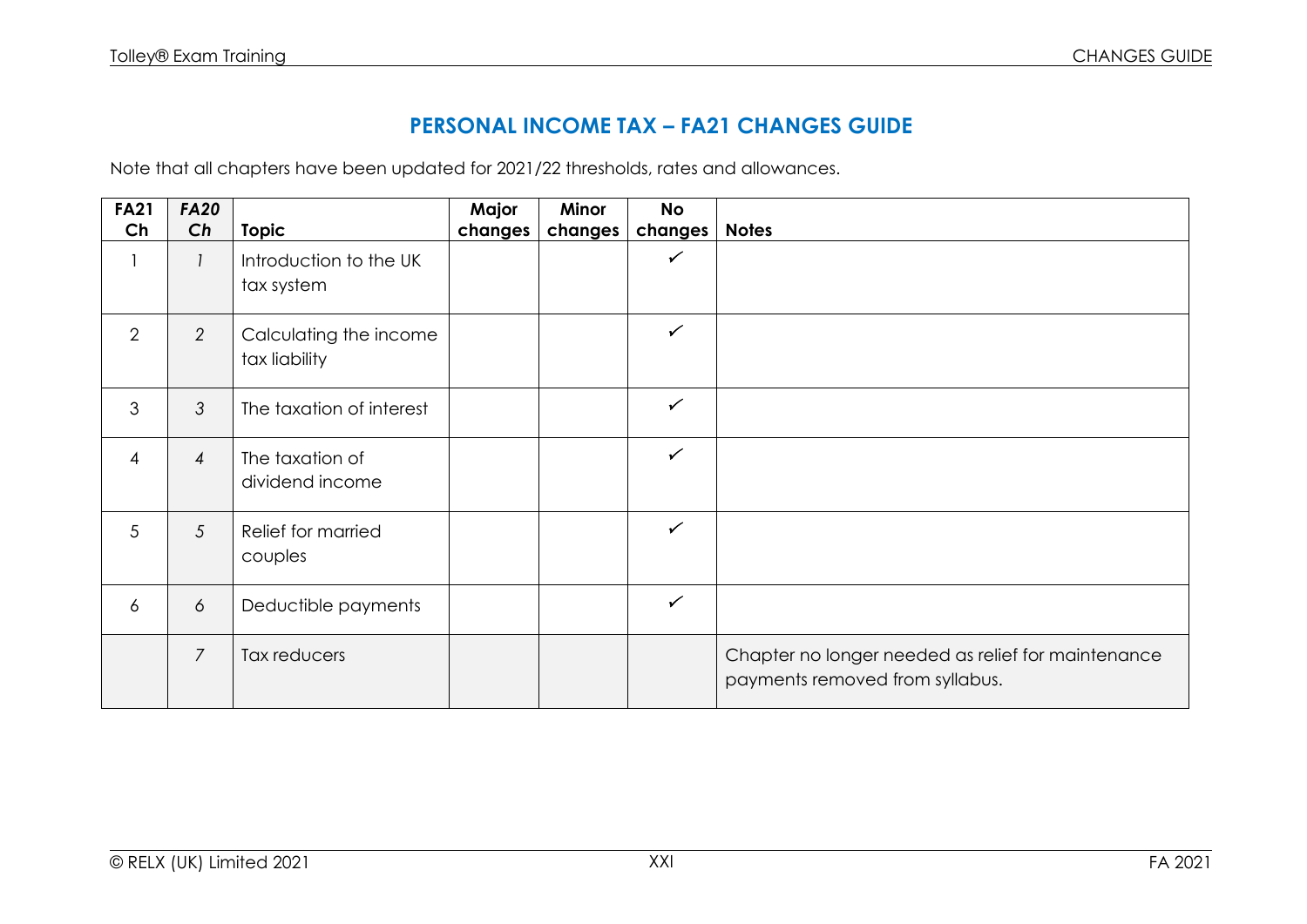| $\overline{7}$  | 8  | Scottish taxpayers                                 |              | $\checkmark$ |                                                           |
|-----------------|----|----------------------------------------------------|--------------|--------------|-----------------------------------------------------------|
| 8               | 9  | An introduction to self-<br>assessment             |              | $\checkmark$ |                                                           |
| 9               | 10 | Payment dates, interest<br>& penalties             |              | $\checkmark$ |                                                           |
| 10 <sup>°</sup> | 11 | Self-assessment - further<br>aspects               | $\checkmark$ |              | Minor amends to HMRC Information and Inspection<br>Powers |
| 11              | 12 | Introduction to<br>employment income &<br>benefits |              | $\checkmark$ |                                                           |
| 12              | 13 | Company car & fuel<br>benefits                     |              | $\checkmark$ |                                                           |
| 13              | 14 | Living accommodation:<br>taxable benefits          |              | $\checkmark$ |                                                           |
| 14              | 15 | Loans to employees &<br>use of assets              |              | $\checkmark$ |                                                           |
| 15              | 16 | Miscellaneous benefits                             |              | $\checkmark$ |                                                           |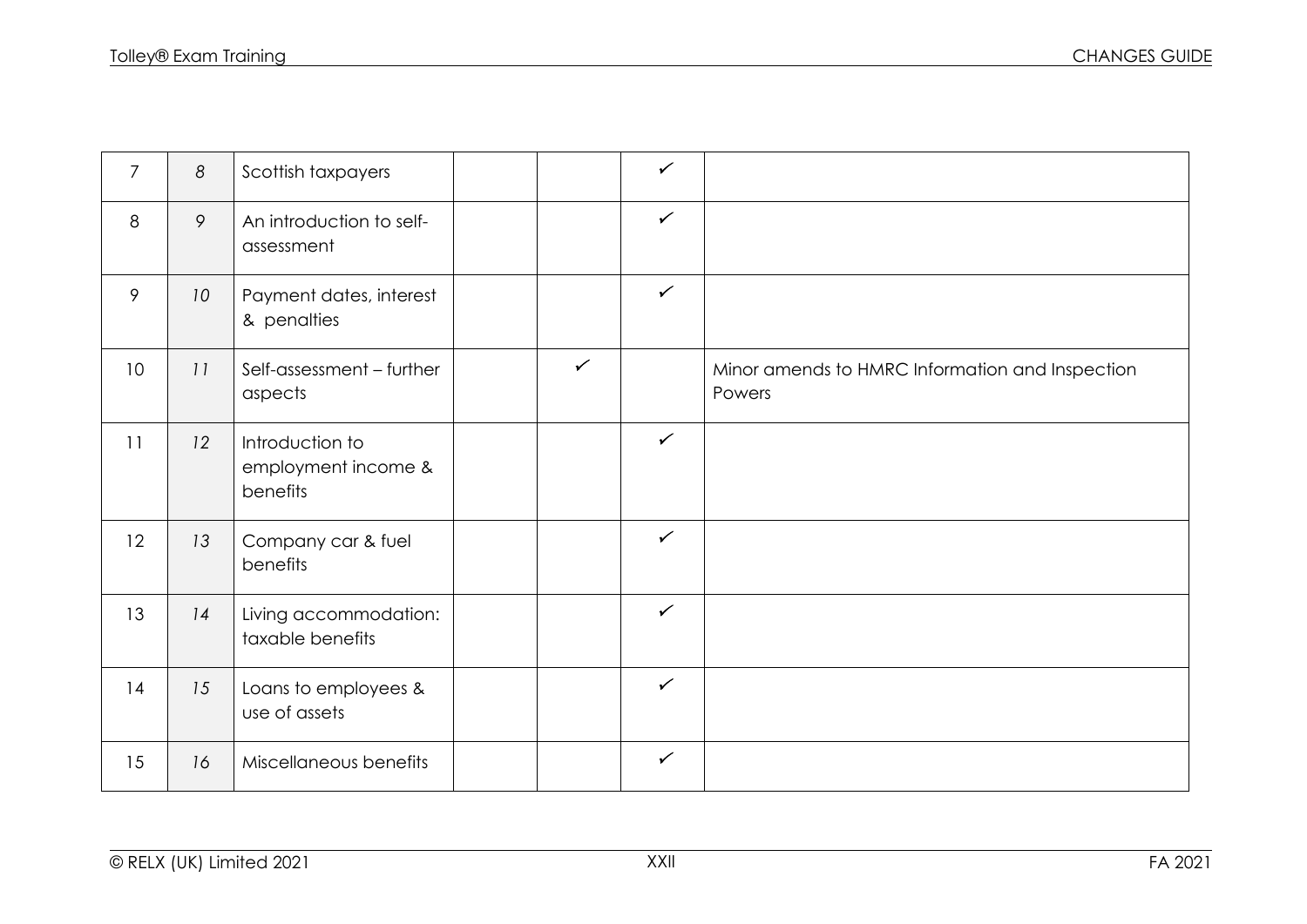| 16 | 17  | Expenses of<br>employment                                         |              | $\checkmark$ |                                                                          |
|----|-----|-------------------------------------------------------------------|--------------|--------------|--------------------------------------------------------------------------|
| 17 | 18  | Introduction of PAYE                                              |              | $\checkmark$ |                                                                          |
| 18 | 19  | Operation of the PAYE<br>system                                   |              | $\checkmark$ |                                                                          |
| 19 | n/a | PAYE - Penalties and<br>Interest                                  |              | $\checkmark$ | New chapter, content moved from previous chapter                         |
| 20 | 20  | <b>Class 1 National</b><br><b>Insurance Contributions</b>         | $\checkmark$ |              | 0% rate for secondary NICs where employee is an<br>armed forces veteran. |
| 21 | 21  | Class 1 National<br><b>Insurance Contributions</b><br>& directors |              | $\checkmark$ |                                                                          |
| 22 | 22  | Class 1A & 1B National<br>Insurance                               |              | $\checkmark$ |                                                                          |
| 23 | 23  | <b>Termination payments</b>                                       |              | $\checkmark$ |                                                                          |
| 24 | 24  | Employed or self-<br>employed?                                    |              | $\checkmark$ |                                                                          |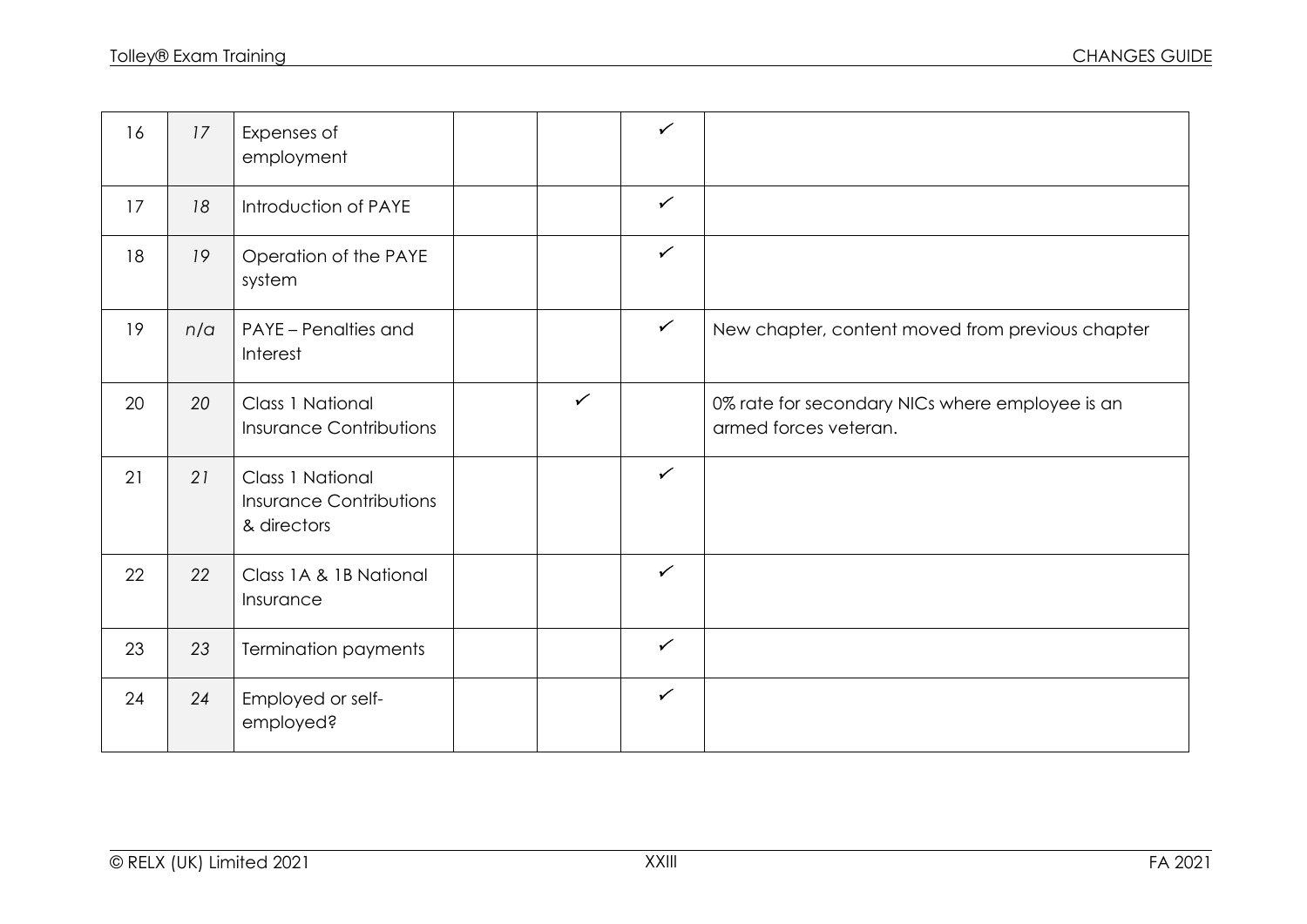| 25 | 25 &<br>26 | Off-Payroll Working<br>(previously Personal<br><b>Service Companies)</b> | $\checkmark$ |              | Content combined with content from Employment<br>Intermediaries and the Public Sector chapter. Re-written<br>and updated to take account of the changes to the<br>rules from 6 April 2021. |
|----|------------|--------------------------------------------------------------------------|--------------|--------------|--------------------------------------------------------------------------------------------------------------------------------------------------------------------------------------------|
| 26 | 27         | Pension schemes                                                          |              | $\checkmark$ |                                                                                                                                                                                            |
| 27 | 28         | Pension schemes -<br>further aspects                                     |              | $\checkmark$ |                                                                                                                                                                                            |
| 28 | 29         | Introduction to Share<br>Schemes                                         |              | $\checkmark$ |                                                                                                                                                                                            |
| 29 | 30         | <b>Share Incentive Plans</b><br>(SIPs)                                   |              | $\checkmark$ |                                                                                                                                                                                            |
| 30 | 31         | Company Share Option<br>Plans                                            |              | $\checkmark$ |                                                                                                                                                                                            |
| 31 | 32         | Non-tax advantaged<br>share option schemes                               |              | $\checkmark$ |                                                                                                                                                                                            |
| 32 | 33         | Enterprise Management<br>Incentives (EMIs)                               |              | $\checkmark$ |                                                                                                                                                                                            |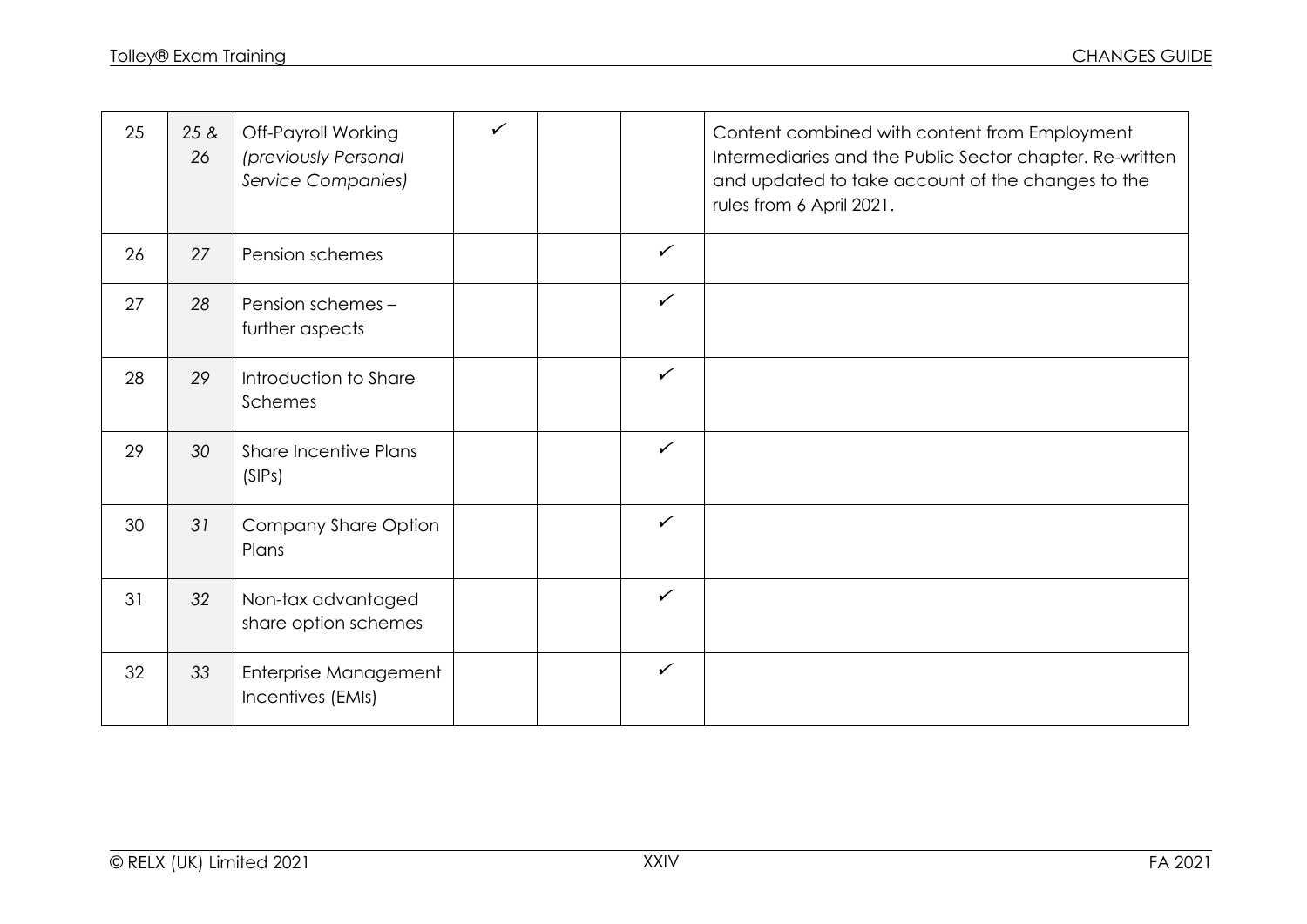## **CAPITAL GAINS TAX – FA21 CHANGES GUIDE**

All chapters have been updated for changes in the rate of personal allowances and tax bands.

| <b>FA21</b>    | <b>FA20</b>     |                                               | Major   | Minor   | <b>No</b>    |              |
|----------------|-----------------|-----------------------------------------------|---------|---------|--------------|--------------|
| Ch             | Ch              | <b>Topic</b>                                  | changes | changes | changes      | <b>Notes</b> |
| $\mathbf{1}$   |                 | Introduction to capital<br>gains tax          |         |         | $\checkmark$ |              |
| $\overline{2}$ | 2               | Calculation of capital<br>gains               |         |         | $\checkmark$ |              |
| 3              | $\mathcal{S}$   | <b>Business asset disposal</b><br>relief      |         |         | $\checkmark$ |              |
| $\overline{4}$ | $\overline{4}$  | Reporting of CGT &<br>capital gains           |         |         | $\checkmark$ |              |
| 5              | $5\overline{)}$ | Connected persons &<br>Inter Spouse Transfers |         |         | $\checkmark$ |              |
| $\delta$       | 6               | CGT & Employee Share<br>Schemes               |         |         | $\checkmark$ |              |
| $\overline{7}$ | $\overline{7}$  | Rollover relief                               |         |         | $\checkmark$ |              |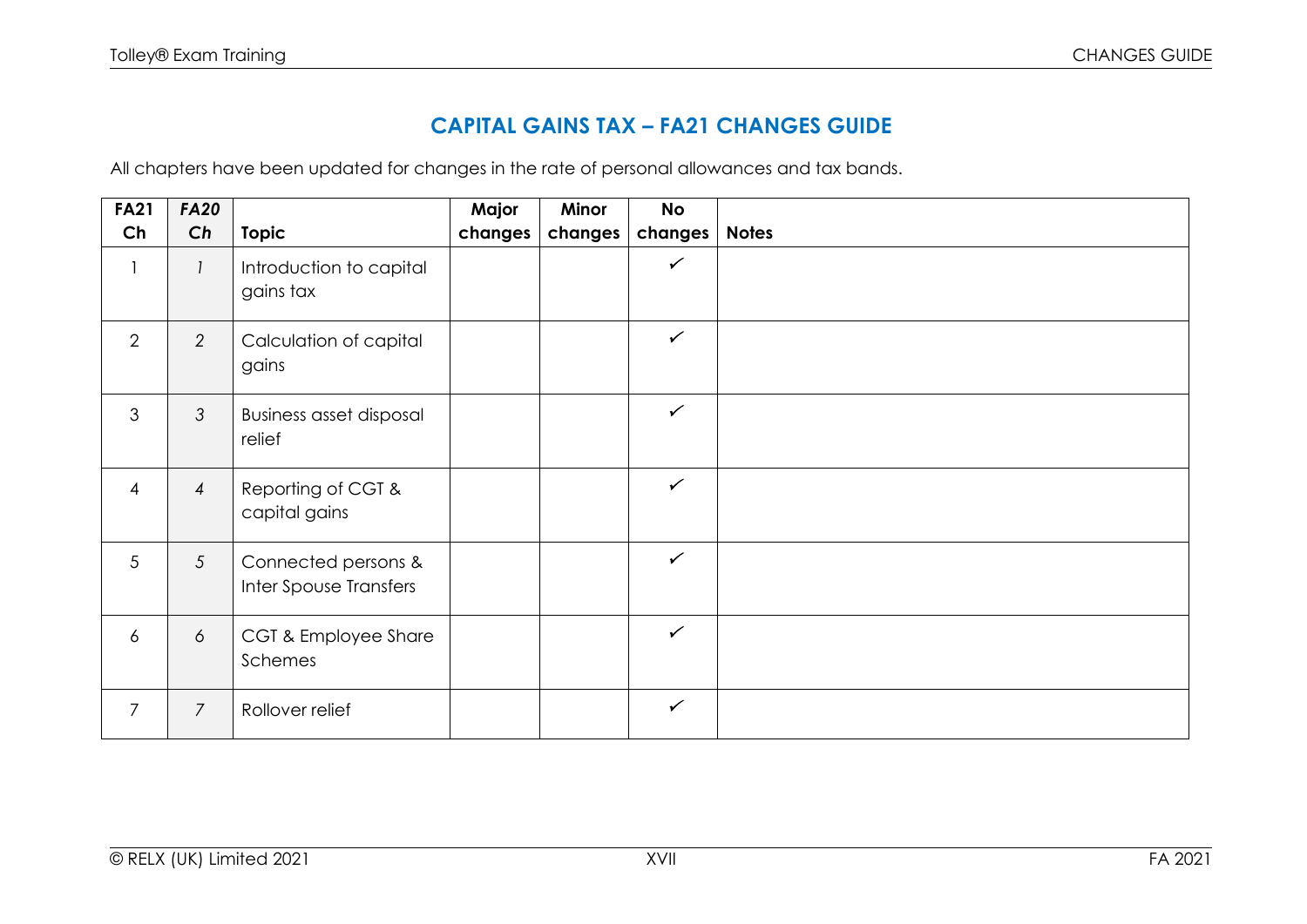| 8               | 8  | Rollover relief &<br>depreciating assets             |  | $\checkmark$ |  |
|-----------------|----|------------------------------------------------------|--|--------------|--|
| 9               | 9  | Rollover relief - further<br>aspects                 |  | $\checkmark$ |  |
| 10 <sup>°</sup> | 10 | Gift relief                                          |  | $\checkmark$ |  |
| 11              | 11 | Gift relief - restrictions                           |  | $\checkmark$ |  |
| 12              | 12 | Gift relief - further<br>aspects                     |  | $\checkmark$ |  |
| 13              | 13 | Partnership Capital<br>Gains - basic principles      |  | $\checkmark$ |  |
| 14              | 14 | Partnership Capital<br>Gains - further aspects       |  | $\checkmark$ |  |
| 15              | 15 | Partnership Capital<br>Gains - asset<br>revaluations |  | $\checkmark$ |  |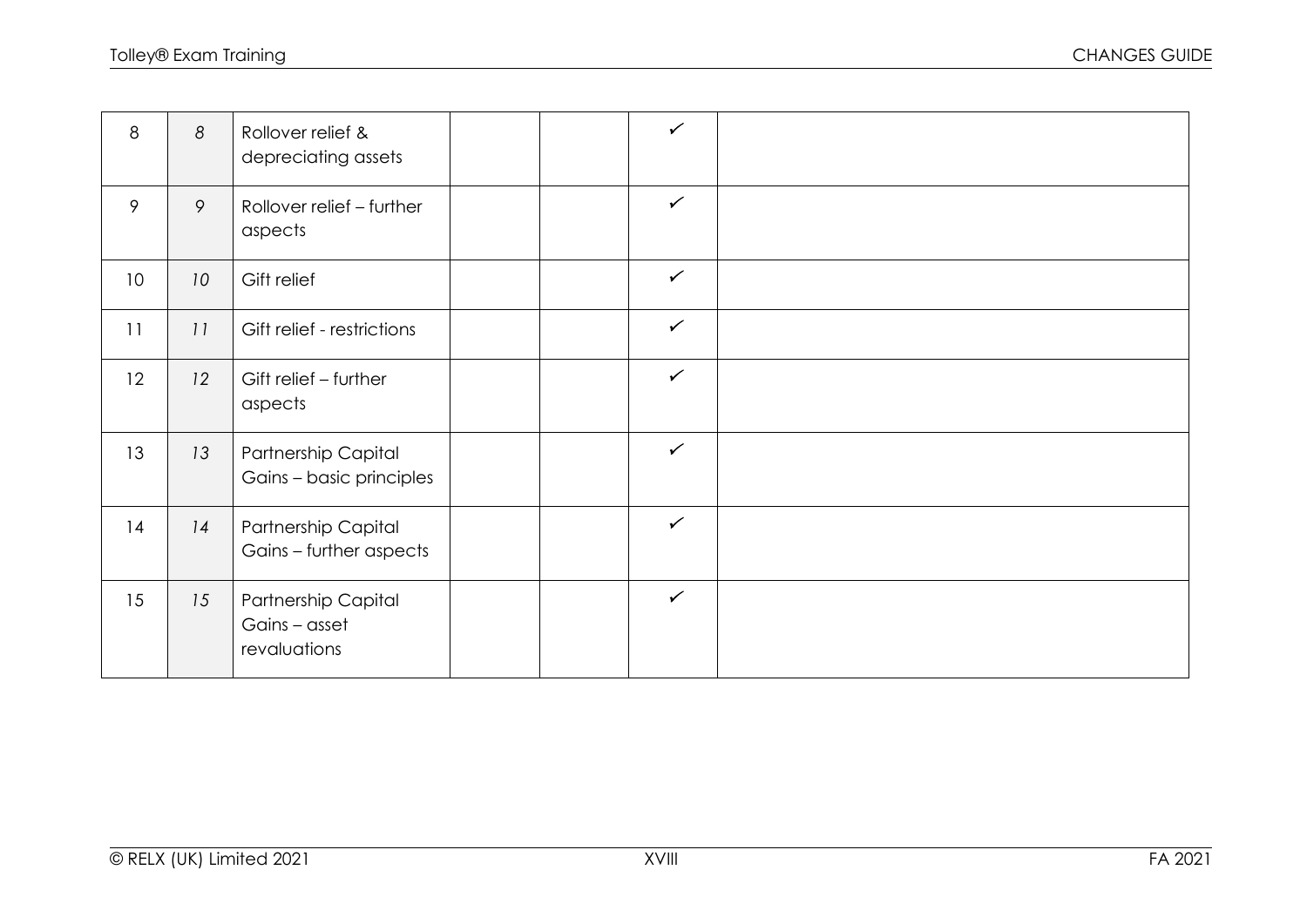| 16        | 16             | Inheritance Tax                       |  |  |
|-----------|----------------|---------------------------------------|--|--|
| 17<br>I / | 77<br>$\prime$ | An Introduction to Anti-<br>Avoidance |  |  |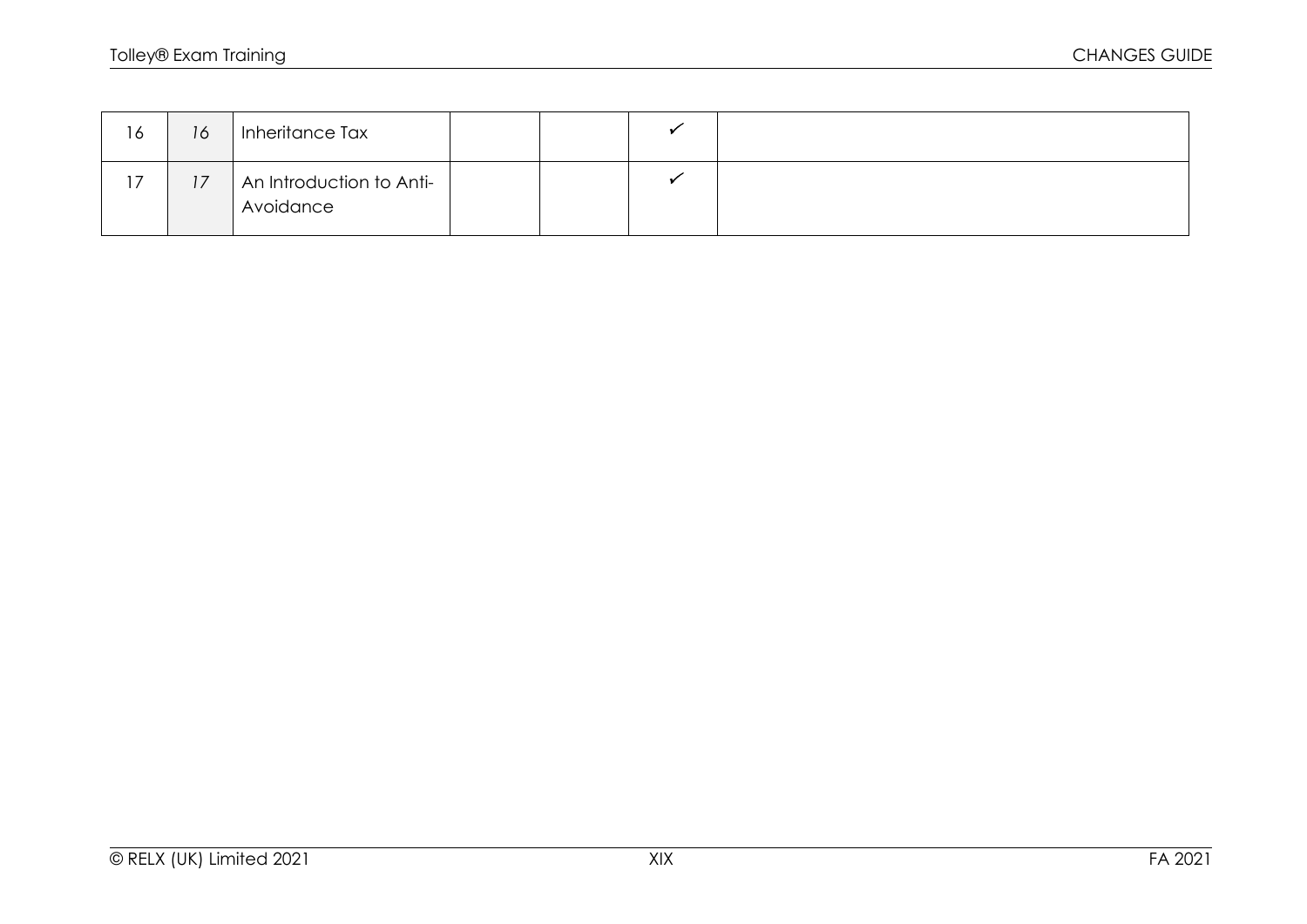## **BUSINESS TAX – FA21 CHANGES GUIDE**

| <b>FA21</b><br>Ch | <b>FA20</b><br>Ch | <b>Topic</b>                                                 | Major<br>changes | Minor<br>changes | <b>No</b><br>changes | <b>Notes</b> |
|-------------------|-------------------|--------------------------------------------------------------|------------------|------------------|----------------------|--------------|
| $\mathbf{1}$      | $\mathbf{1}$      | Trading Income & the<br><b>Badges of Trade</b>               |                  |                  | $\checkmark$         |              |
| 2                 | $\overline{2}$    | Adjustment of Profit -<br><b>General Principles</b>          |                  |                  | $\checkmark$         |              |
| 3                 | $\mathfrak{Z}$    | Common Adjustments                                           |                  |                  | $\checkmark$         |              |
| $\overline{4}$    | $\overline{4}$    | Stock - Adjustments                                          |                  |                  | $\checkmark$         |              |
| 5                 | 5                 | <b>Current Year Basis &amp;</b><br><b>Opening Year Rules</b> |                  |                  | $\checkmark$         |              |
| $\epsilon$        | 6                 | Overlap Relief & Closing<br>Year Rules                       |                  |                  | $\checkmark$         |              |
| $\overline{7}$    | $\overline{7}$    | Change of Accounting<br>Date                                 |                  |                  | $\checkmark$         |              |
| 8                 | 8                 | <b>Capital Allowances -</b><br>Definitions                   |                  |                  | $\checkmark$         |              |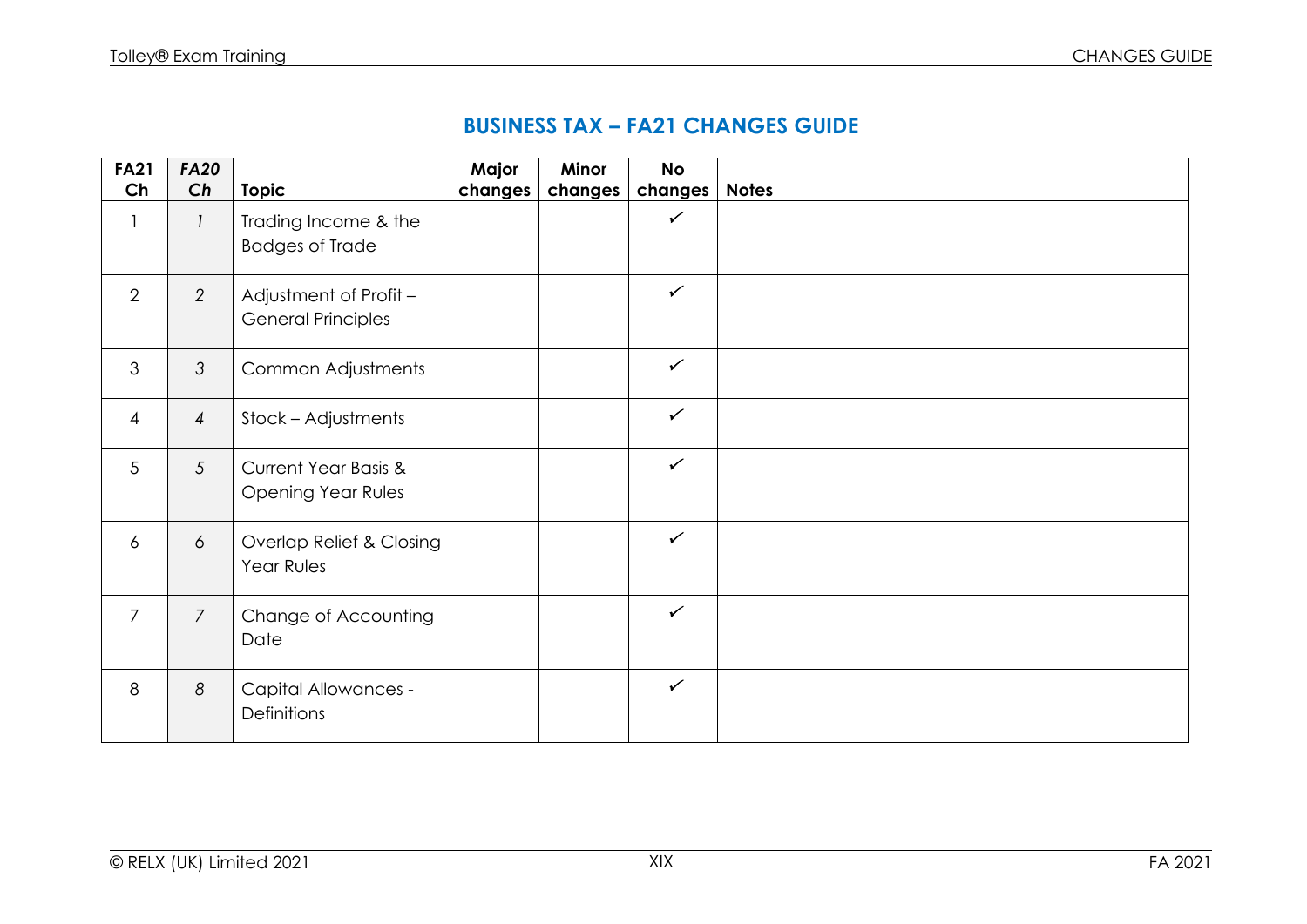| 9  | 9               | Capital Allowances -<br><b>Basic Computations</b>          |              |              | $\checkmark$ |                                                                                  |
|----|-----------------|------------------------------------------------------------|--------------|--------------|--------------|----------------------------------------------------------------------------------|
| 10 | 10 <sup>°</sup> | Capital Allowances -<br>First Year Allowances &<br>the AIA |              | $\checkmark$ |              | Section on pre-1/1/2019 straddling removed as no<br>longer in the syllabus.      |
| 11 | 11              | Capital Allowances -<br><b>Further Computations</b>        |              |              | $\checkmark$ |                                                                                  |
| 16 | 12              | Capital Allowances -<br>Cars & Other Assets                | $\checkmark$ |              |              | Section on Structures and Buildings Allowances moved<br>to new separate chapter. |
| 13 | n/a             | <b>Structures and Buildings</b><br>Allowance               | $\checkmark$ |              |              | New chapter, content moved from earlier chapter.                                 |
| 14 | 13              | Losses - Continuous<br><b>Trades</b>                       |              | $\checkmark$ |              | New section on temporary three year carry back.                                  |
| 15 | 14              | Losses - Opening &<br><b>Closing Year Rules</b>            |              |              | $\checkmark$ |                                                                                  |
| 16 | 15              | Introduction to<br>Partnerships                            |              |              | $\checkmark$ |                                                                                  |
| 17 | 16              | Partnership Changes                                        |              |              | $\checkmark$ |                                                                                  |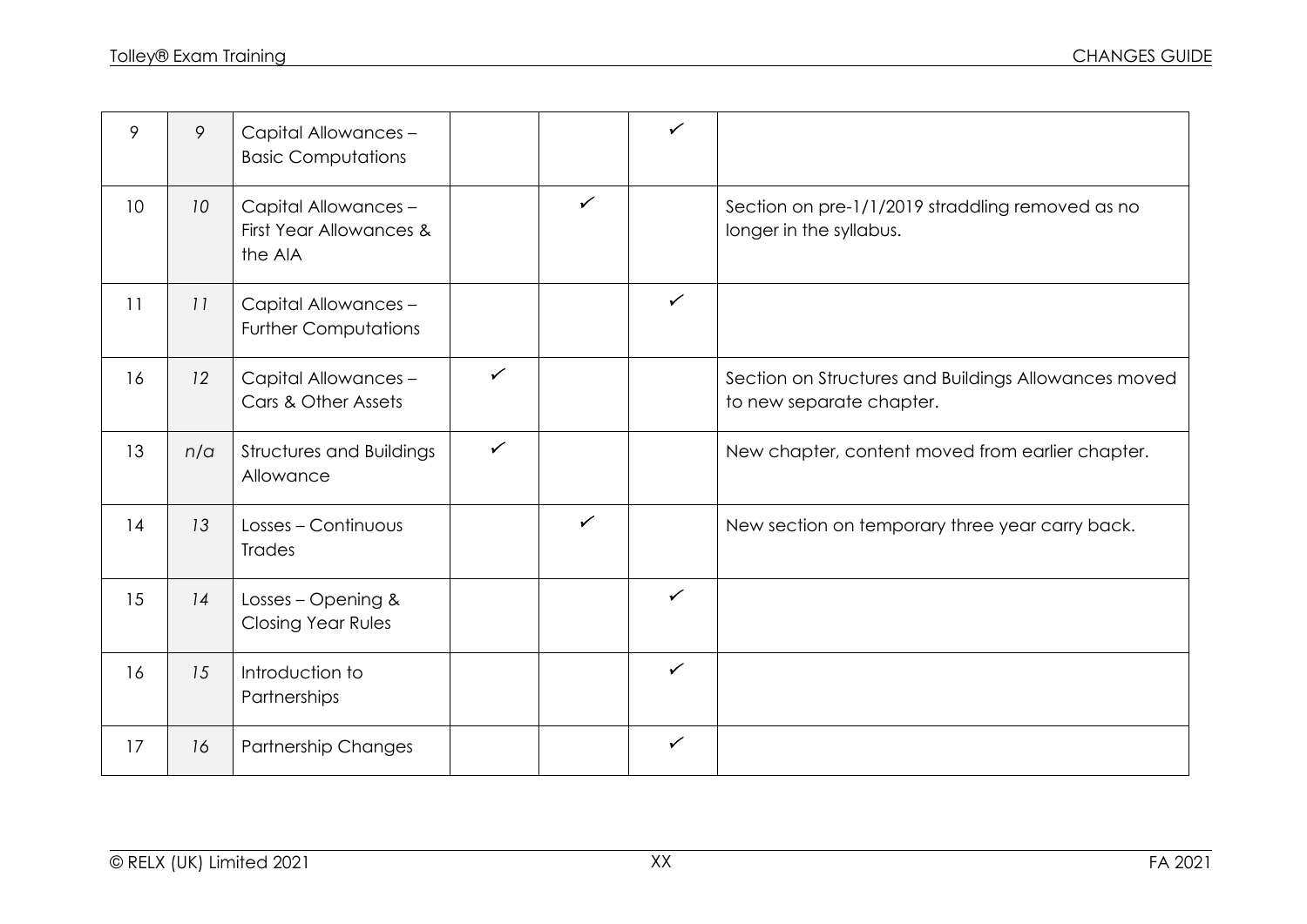| 18 | 17 | Partnership Admissions<br>& Retirements |  | $\checkmark$ |  |
|----|----|-----------------------------------------|--|--------------|--|
| 19 | 18 | <b>Partnership Losses</b>               |  | $\checkmark$ |  |
| 20 | 19 | Limited Liability<br>Partnerships       |  | $\checkmark$ |  |
| 21 | 20 | <b>Mixed Partnerships</b>               |  | $\checkmark$ |  |
| 22 | 21 | Classes 2 & 4 National<br>Insurance     |  | $\checkmark$ |  |
| 23 | 22 | <b>Simplification Measures</b>          |  | $\checkmark$ |  |
| 24 | 23 | Incorporation                           |  | $\checkmark$ |  |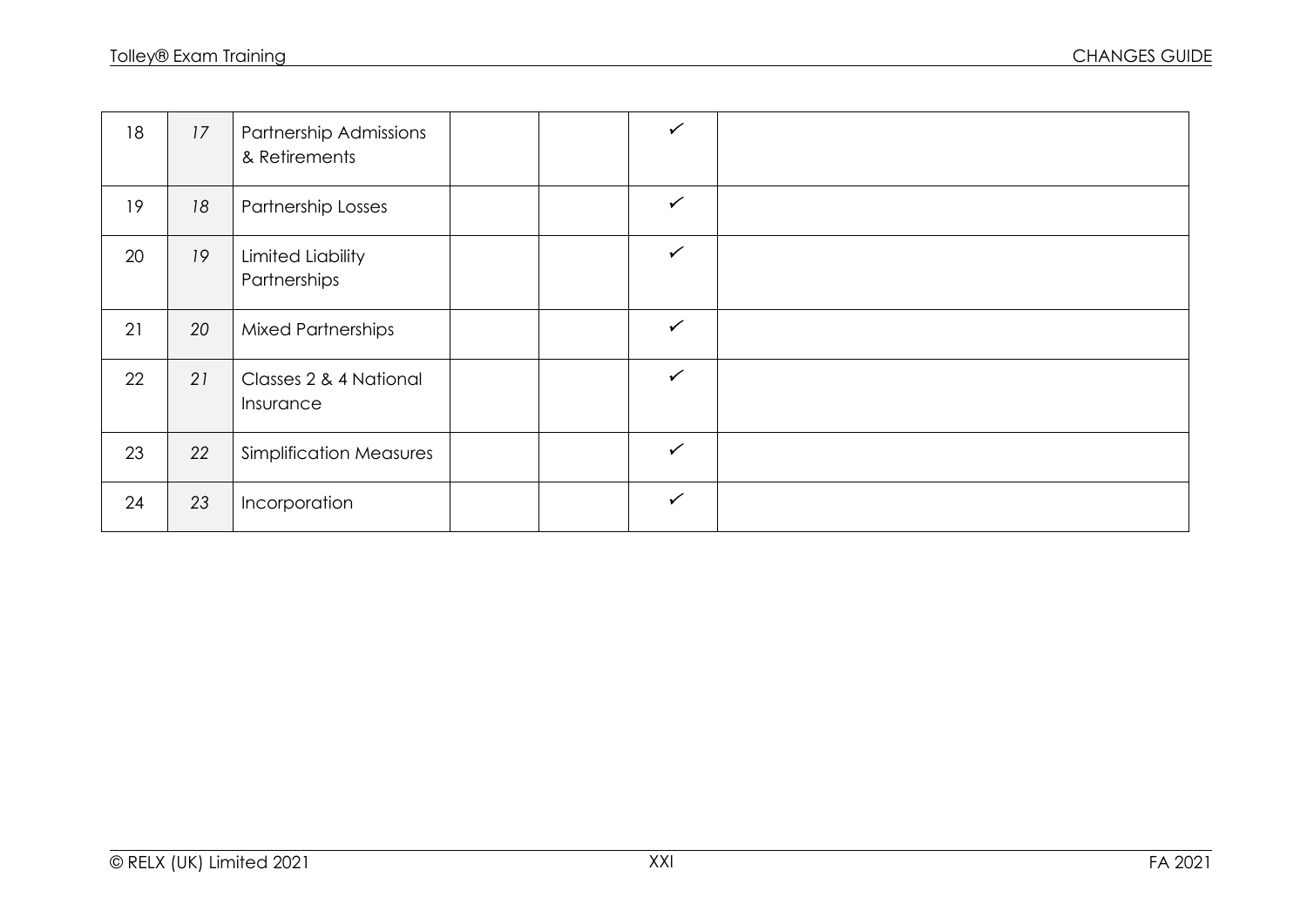## **CORPORATION TAX – FA21 CHANGES GUIDE**

| <b>FA21</b><br>Ch | <b>FA20</b><br>Ch | <b>Topic</b>                                             | Major<br>changes | <b>Minor</b><br>changes | <b>No</b><br>changes | <b>Notes</b>                                                            |
|-------------------|-------------------|----------------------------------------------------------|------------------|-------------------------|----------------------|-------------------------------------------------------------------------|
|                   |                   | Introduction to<br>Corporation Tax                       |                  | ✓                       |                      | Changes to reflect enhanced FYA.                                        |
| $\overline{2}$    | $\overline{2}$    | Computation of<br>Corporation Tax                        |                  | $\checkmark$            |                      | Corporation tax rate increase in FY 2023, with a small<br>profits rate. |
| 3                 | 3                 | Long Periods of<br>Account                               |                  | $\checkmark$            |                      | Changes to reflect enhanced FYA.                                        |
| $\overline{4}$    | $\overline{4}$    | Corporation Tax Self-<br>Assessment (CTSA)               |                  |                         | $\checkmark$         |                                                                         |
| 5                 | 5                 | Payment of<br>Corporation Tax                            |                  | $\checkmark$            |                      | Removed references to pre 1 April 2019.                                 |
| 6                 | 6                 | Interest on Late Paid<br>Corporation Tax &<br>Repayments |                  |                         | $\checkmark$         |                                                                         |
| $\overline{7}$    | $\overline{7}$    | <b>CTSA Penalty Regime</b>                               |                  |                         | $\checkmark$         |                                                                         |
| 8                 | 8                 | Loan Relationships                                       |                  |                         | $\checkmark$         |                                                                         |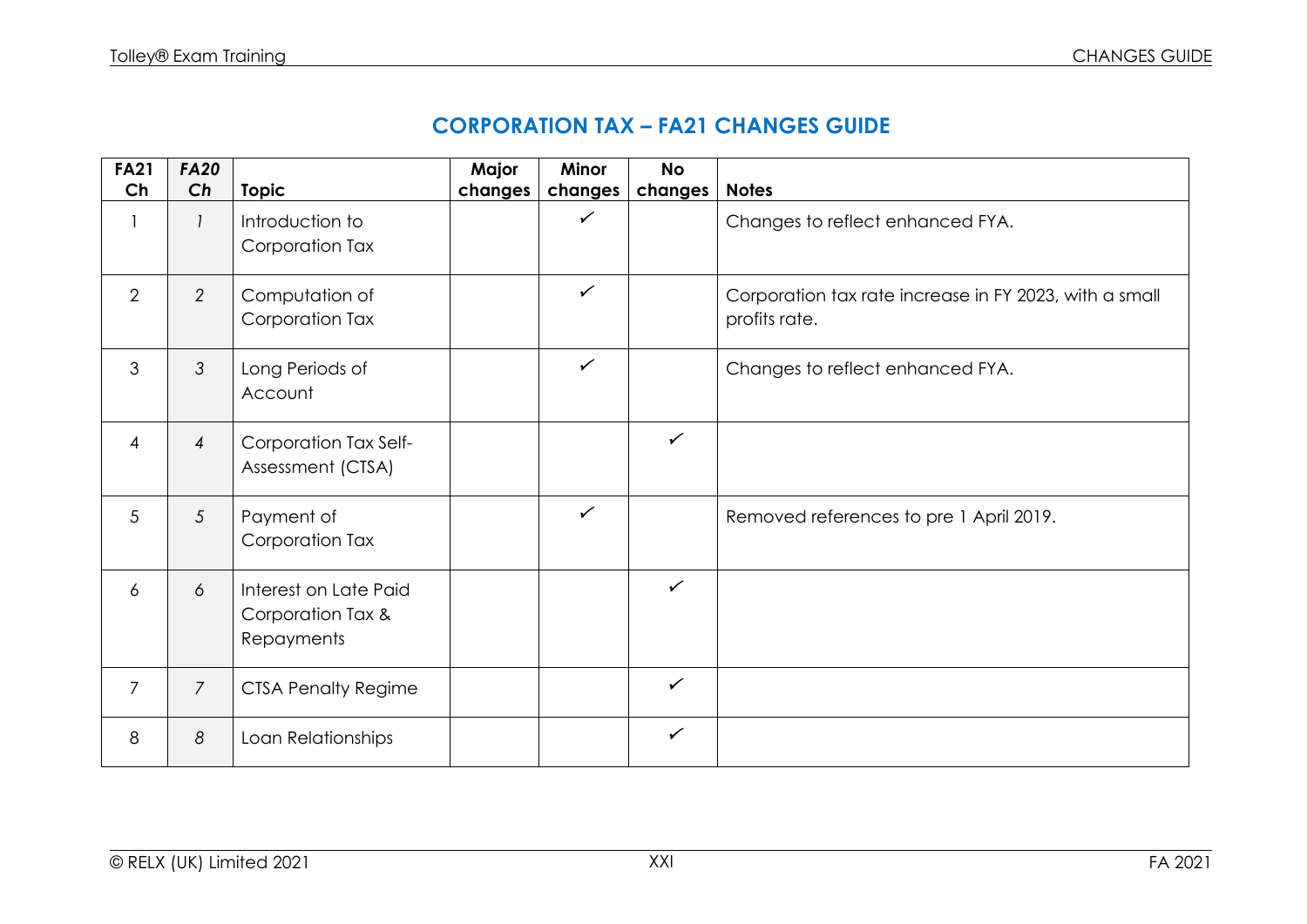| 9  | 11  | Corporate Capital<br>Gains                          |              |              | ✓            |                                                                                                                                                                                                                             |
|----|-----|-----------------------------------------------------|--------------|--------------|--------------|-----------------------------------------------------------------------------------------------------------------------------------------------------------------------------------------------------------------------------|
| 10 | 12  | Intangible Fixed Assets                             | ✓            |              |              | Treatment of goodwill simplified with acquisitions<br>between 1 April 2002 and 7 July 2015 removed, to<br>reflect reduced scope of syllabus.                                                                                |
| 11 | n/a | Intangible Fixed Assets -<br><b>Related Parties</b> | $\checkmark$ |              |              | Detail of 1 July 2020 rule changes removed and<br>treatment of goodwill on incorporation simplified as<br>above to reflect reduced scope of syllabus.                                                                       |
| 12 | 13  | Research &<br>Development<br>Expenditure            |              | $\checkmark$ |              | New PAYE and NIC cap on SME R&D tax credit.<br>Tax relief for capital expenditure on R&D added to this<br>chapter.                                                                                                          |
| 13 | 14  | Companies with<br><b>Investment Business</b>        |              |              | $\checkmark$ |                                                                                                                                                                                                                             |
| 14 | 9   | <b>Relief for Trading Losses</b>                    | $\checkmark$ |              |              | Temporary extended carry back loss relief for<br>accounting periods ending between 1.4.20 and<br>31.3.22. Removal of pre-1 April 2017 losses throughout<br>losses chapters reflecting syllabus changes. Chapter<br>rewrite. |
| 15 | 10  | Relief for Other Losses                             | $\checkmark$ |              |              | Removal of pre-1 April 2017 losses throughout losses<br>chapters reflecting syllabus changes. Chapter rewrite.                                                                                                              |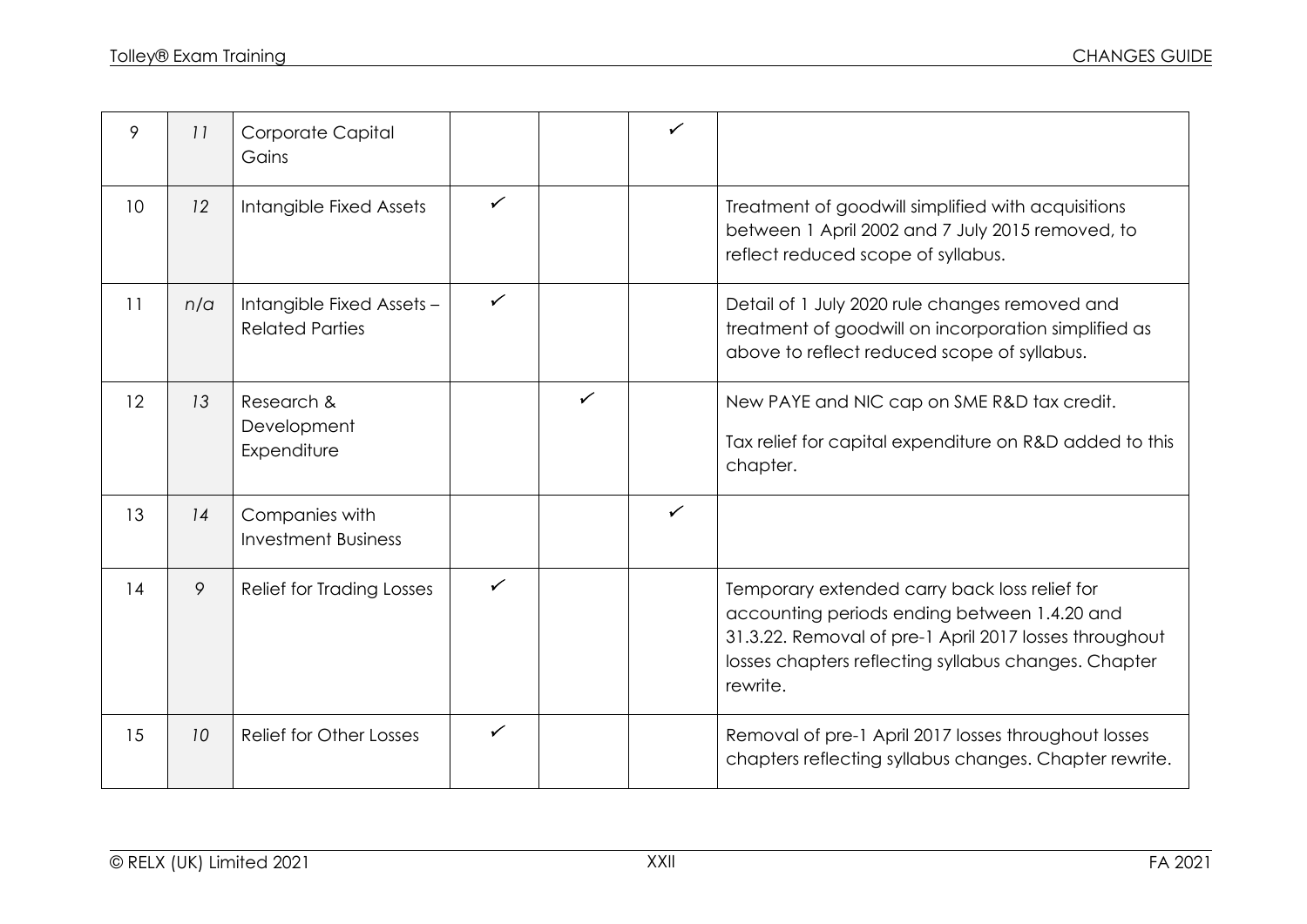| 16 | 15 | Change in Ownership<br>of a Company                       |              | $\checkmark$ |                                                                                                        |
|----|----|-----------------------------------------------------------|--------------|--------------|--------------------------------------------------------------------------------------------------------|
| 17 | 16 | <b>Transfer of Trade</b>                                  | $\checkmark$ |              | Treatment of goodwill on transfer between connected<br>companies changed to reflect scope of syllabus. |
| 18 | 17 | Sale of Shares                                            | $\checkmark$ |              | New section added on Employee Ownership Trusts<br>which have been added to the syllabus.               |
| 19 | 18 | <b>Close Company</b><br>Definition                        |              | $\checkmark$ |                                                                                                        |
| 20 | 19 | Close Company<br>Implications                             |              | $\checkmark$ |                                                                                                        |
| 21 | 20 | <b>Close Company</b><br>Implications - further<br>aspects |              | $\checkmark$ |                                                                                                        |
| 22 | 21 | Accounting for Income<br>Tax                              | $\checkmark$ |              | Payments to an EU associate company can no longer<br>be paid gross from 1 June 2021.                   |
| 23 | 22 | Tax Law & Accounting<br>Practice                          |              | $\checkmark$ |                                                                                                        |
| 24 | 23 | Tax & provisions                                          |              | $\checkmark$ |                                                                                                        |